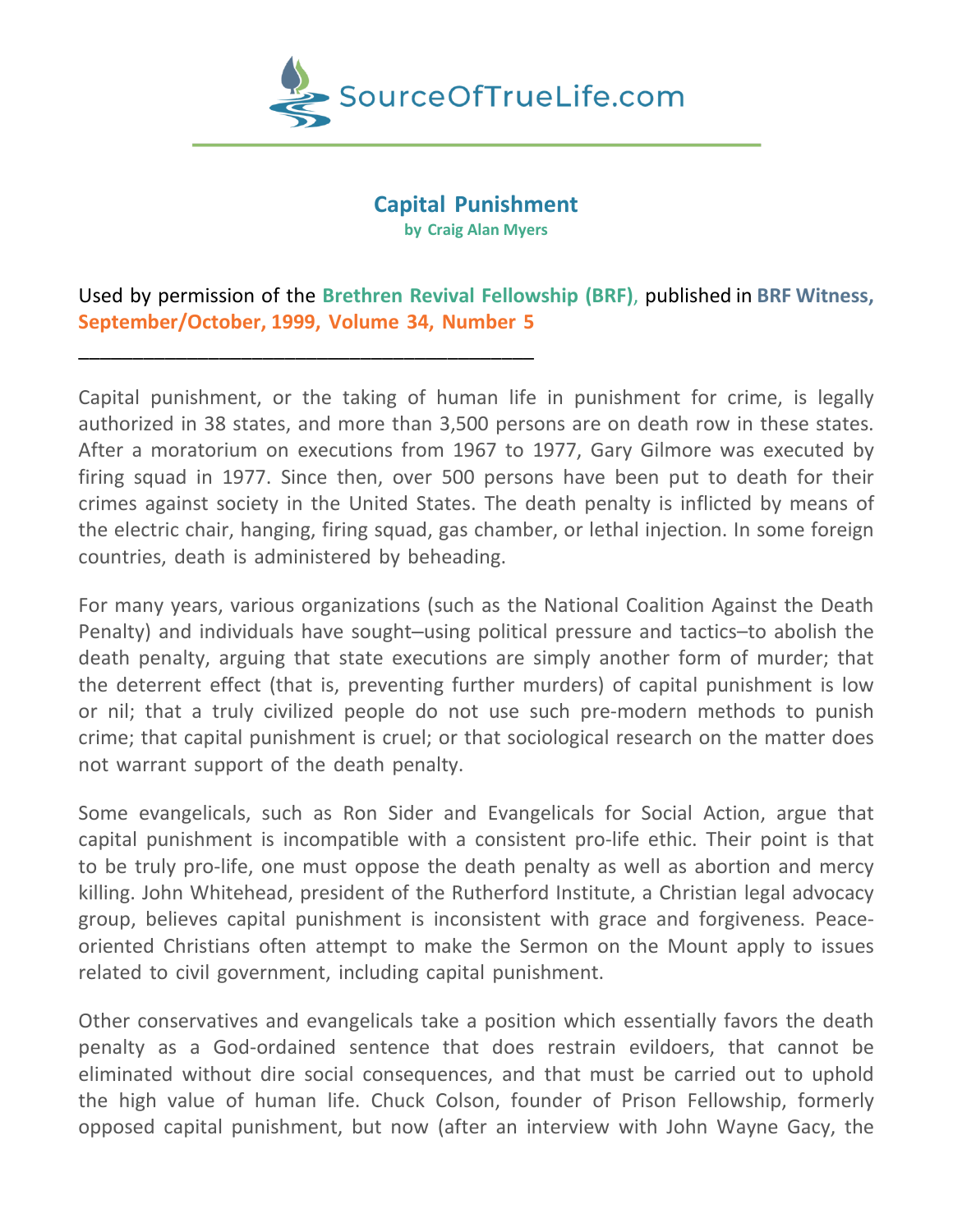pedophile who murdered 33 young men and boys) says, "Justice in God's eyes requires that the response to an offense be proportionate." Some are vocally pro-death penalty to the point of rejoicing in another's death. More recently, some have softened their position favoring capital punishment, if the criminal has made a credible profession of faith in Christ. Some Christians, known as Reconstructionists, even seek to establish societal laws and punishments according to the Law of Moses, with the death penalty instated for over eighteen different crimes.

In this article, we briefly consider the Scriptural background of the death penalty and answer several questions. Does the state have the right to take the life of a criminal? What should be the nonresistant Christian's attitude toward the death penalty? Should Christians enthusiastically support the death penalty, or energetically lobby and march against the death penalty? How do we reconcile the Old Testament concept of justice with the New Testament emphasis on forgiveness and redemption without doing violence to one or the other or both?

#### **Old Testament Background**

Depravity, or the tendency to sin, permeates mankind. Sin began in the Garden of Eden when Adam and Eve chose to rebel against God's command. God ordained the penalty for sin to be death. Since then, sin has come to dominate the life and thinking of their descendants. The evil effects of sin were clear very soon when Cain murdered his brother Abel out of envy. To Cain's credit, he did feel some kind of sorrow for his deed, and appealed to God to ease his punishment, which God graciously did. Yet God has not canceled the death penalty for sin.

Lamech was the first murderer who boasted of his murders **(Genesis 4:23-24).** His outrageous flaunting indicated the lack of regard for human life that had developed. The pre-Flood civilization was highly developed with sophisticated music, advanced technology and genetic development of livestock. But it was a cruel culture. By the time immediately preceding the Flood, murder was a way of life to earth's inhabitants. This was the prime reason behind God's decision to eradicate all human life and to begin again **(Genesis 6:13).** The low regard for human life today–with as many as one in three humans dying at another's hand through abortion, war, and euthanasia–is a sign that the return of Christ is near. "But as the days of Noah were, so also will the coming of the Son of Man be" **(Matt. 24:37, NKJV).**

When Noah and his family came off the ark, they immediately offered sacrifice and worship to God. God issued a new covenant with Noah and his descendants–the whole human race–restating His command to multiply and fill the earth **(Genesis 9:1, 7).** God allowed animals to be used for human food **(Genesis 9:3) and** issued the decree that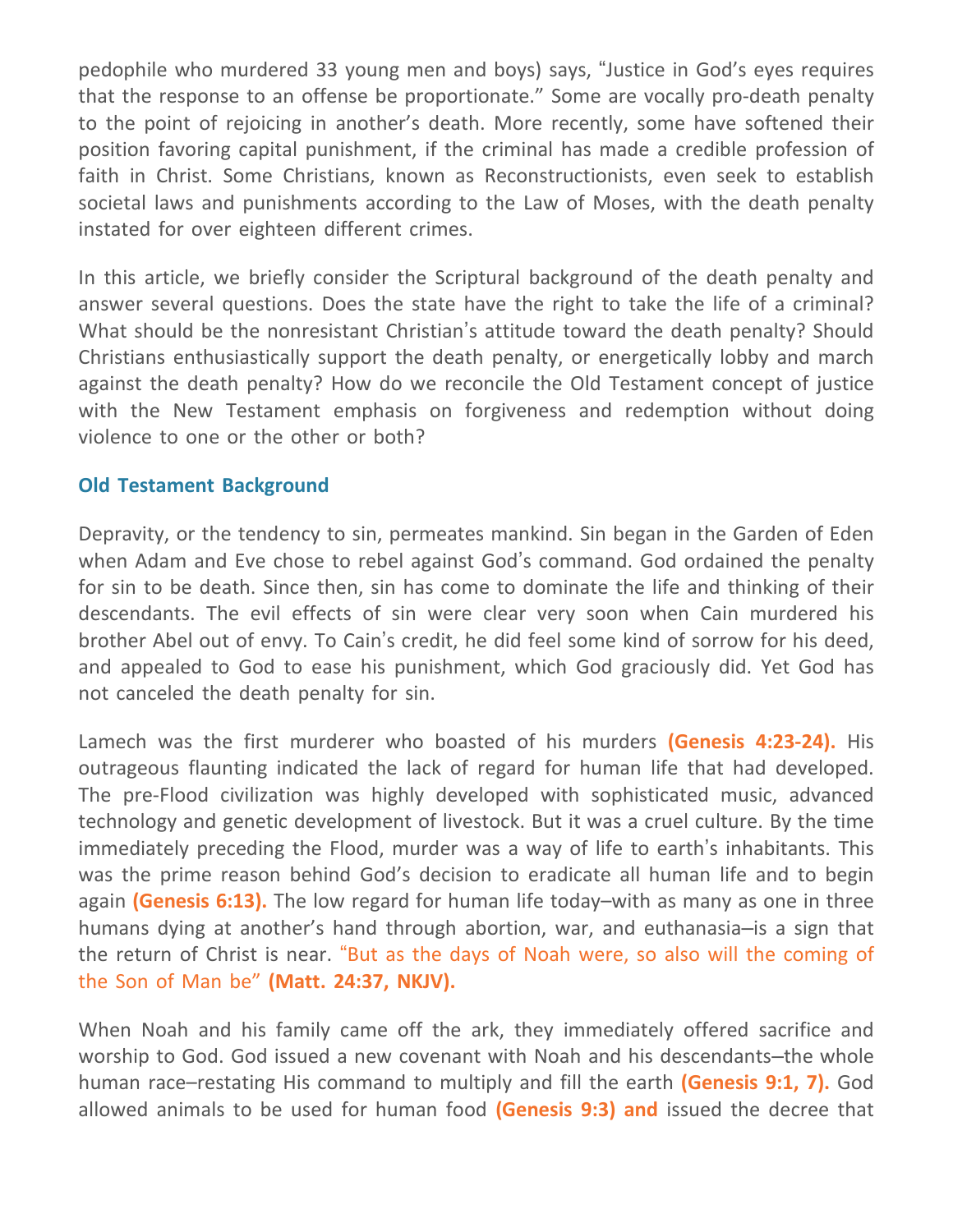the taking of human life was to be met with the ultimate penalty–the forfeiture of the murderer's life **(Genesis 9:5-6).**

Why did God issue this command? Not as a deterrent, but because of the importance and dignity of human life; humans are made in God's image. Human beings, alone among all the Creation, reflect God's image in the ability to reason, love, make moral decisions, etc. Humans are the only earthly creatures God made to have an eternal relationship with Him. An murderous attack on a human being by another human is an attack against the God who made them.

The commands of God in Genesis came long before those given in the Law of Moses. While the Law was given to the Hebrews (a limited group), the **Genesis 9** decrees are given to all mankind (for universal application). People are still to multiply and fill the earth, may still consume animals for food, and are delegated the authority to exact the ultimate price. This principle relating to human government has not been altered. Hence we can say that, for at least one crime–murder–and for all time, God has ordained forfeit of life. The underlying reason for capital punishment–mankind being made in the image of God–has not changed.

In the Law of Moses, God expanded the death penalty for the Hebrews to include a number of crimes, including bestiality, homosexuality, adultery, incest, kidnapping–in fact, eighteen different crimes. Murder was still the highest crime, and God instructed Israel, "Your eye shall not pity, but you shall purge the guilt of innocent blood from Israel" **(Deut. 19:13).** While the extent of crimes requiring death grew, the standard for conviction was set strictly. Capital crimes had to have two or three eyewitnesses in order to convict the perpetrator. Physical proof alone was not sufficient.

Israel was a human state with a human government. The Israelites were largely unregenerate, and therefore needed force or the threat of force to restrain themselves from falling into wrongdoing and sin. Israel, along with all human states, was given the right by God to engage in war, use force, and demand death in punishment for wrongdoing.

#### **New Testament Background**

In New Testament times, capital punishment was a common part of the culture. In Roman Judea, the Jewish Sanhedrin was forbidden to execute criminals, as that prerogative was retained by the Roman overlords as a sign of their supreme control over Jewish society. Romans were skilled in executions. Roman citizens, such as the Apostle Paul, were given the right to be executed by beheading, for it was relatively swift and painless. Non-citizens could be tortured before death and were often executed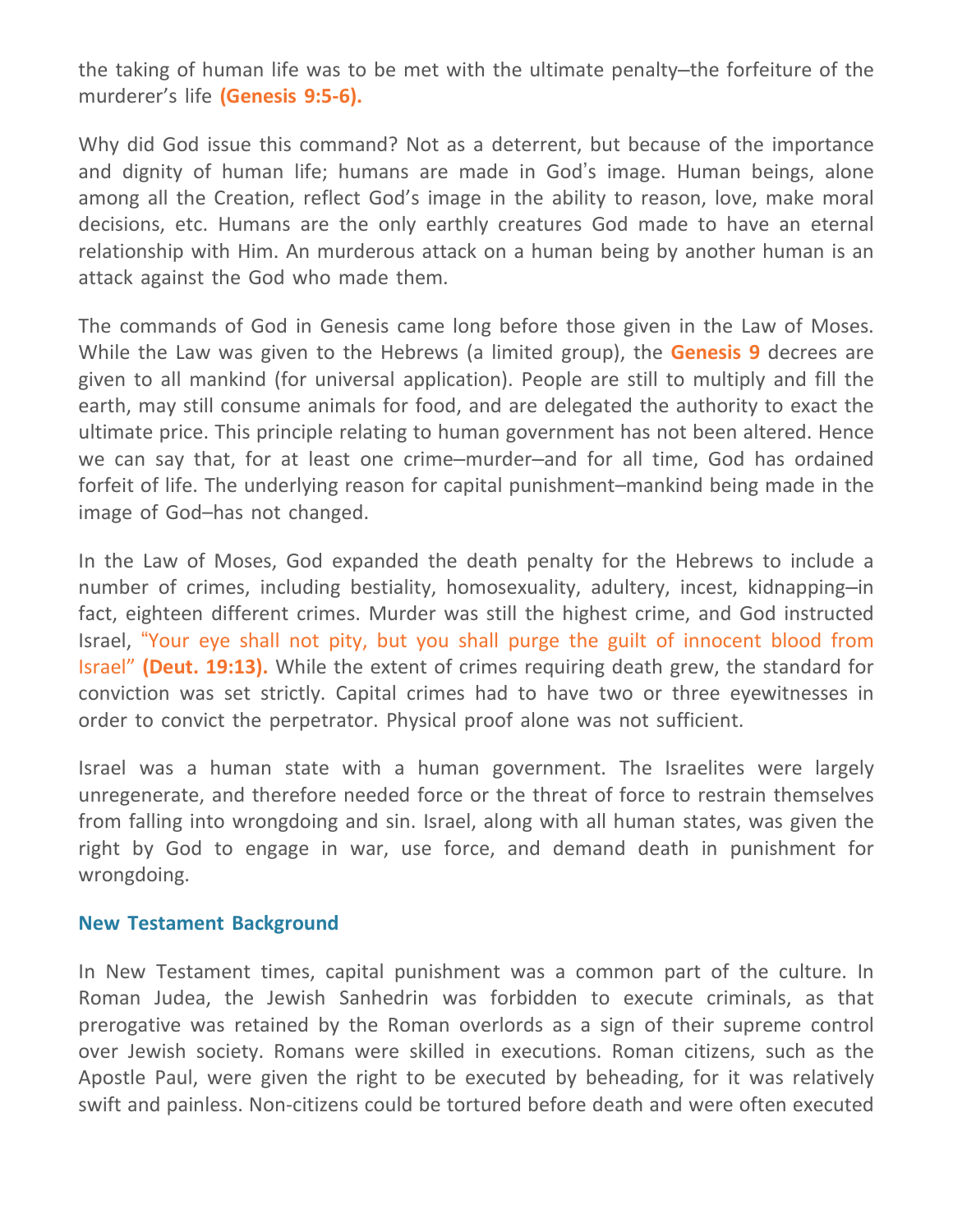by crucifixion–death on a cross. This kind of death could take up to several days, as the criminal would eventually die by asphyxiation.

The New Testament says very little directly about the death penalty. This silence is instructive, as apparently the Lord Jesus and His apostles were unconcerned with the operations of the secular state, and more or less upheld the state's authority in all areas except where that authority expressly contradicted the revealed will of God **(Acts 5:29).** The Sermon on the Mount, sometimes referred to in discussions of this issue, is addressed to believers, and nowhere is it applied to those outside of Christ or to civil government. This is because it is impossible for the non-Christian to abide by the extremely high standards set by our Lord here.

Some anti-death penalty advocates have focused on John's account of the woman taken in adultery **(John 7:53-8:11)** as indicating that Jesus was nullifying the death penalty. But here Jesus called her accusers to account, as they were guilty of violating the strict standards of the Law of Moses, which called for both parties to the adultery to be subject to the same punishment **(Deut. 22:22-24).** The reference to capital punishment is hardly central to the account, nor does the account relieve civil government of the responsibility to punish wrongdoing. Christ nowhere specifically set aside the clear command of **Genesis 9:6.**

**Romans 13** is Paul's treatment of church-state relations. In **Romans 13:4,** he states that the civil magistrate "does not bear the sword in vain," for he is "the servant of God to execute his wrath on the wrongdoer." This sword refers to the one worn by the superior officers in the provinces who had the authority to inflict capital punishment. Paul does not say that the government should use the sword; he just acknowledges that the state uses it without condemning the state for doing so. According to church tradition, it was the sword of the Roman government that eventually separated Paul's head from his body.

In **Acts 25:11,** Paul states, "If I have committed anything worthy of death, I do not object to dying." In other words, he was not trying to get out of a just punishment. He clearly believed that some crimes were worthy of death, and that the rulers had the authority to exercise that penalty in those instances. Paul did not question the right or authority of rulers to require forfeit of life. It was not an issue about which he was concerned.

Many Christians who forcefully argue and protest against the death penalty do so more out of philosophical reasoning or current related concerns, than because of Scriptural teaching. Sometimes this is admitted, but an appeal is made to the "mind of Christ" **(Philippians 2:5).** Lloyd Bailey responds: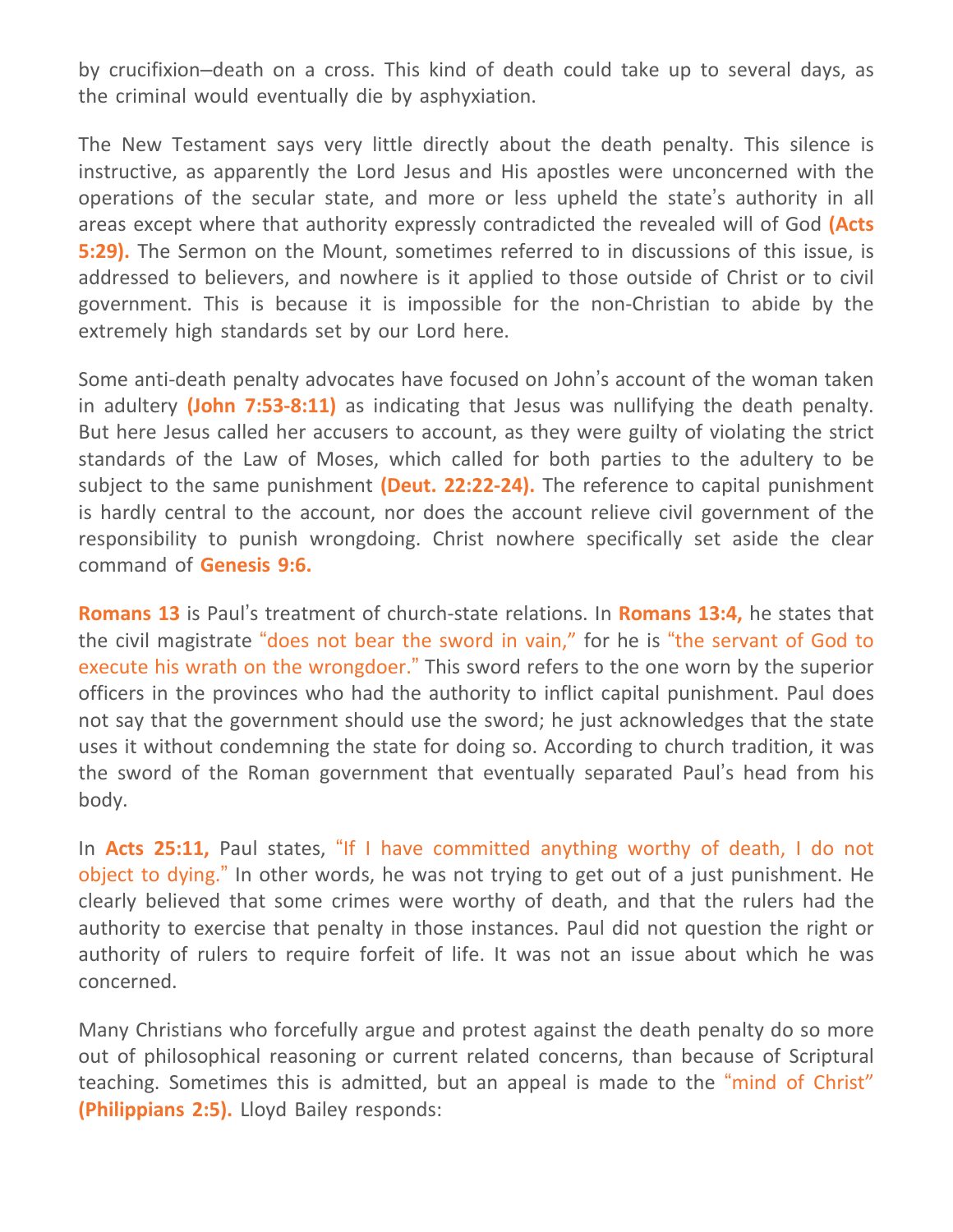(1) There is no way to discover Jesus' "mind" apart from careful study of the reports of *his sayings and actions. (2) There is no tension between the teaching of torah [the five books of Moses] on capital punishment and the teachings of Jesus on love and forgiveness…. Modern assertions to the contrary tell us more about the minds of the interpreters than they do about the mind of Jesus* (*Capital Punishment: What the Bible Says*, pp. 82-83).

John Jefferson Davis concludes,

*Capital punishment is a complex and controversial issue that raises profound questions concerning biblical interpretation, the nature of justice, and the meaning of life itself. On balance, the Bible favors the retention of capital punishment. The command given to Noah in reference to murder (Genesis 9:6) is still binding on all societies in the New Testament age. …Because it underscores man's accountability for his actions it serves as a grim reminder of the need to make peace with God while that opportunity yet remains.* (*Evangelical Ethics* [2nd Ed.], p.188).

### **A Nonresistant Christian View**

The principles of nonresistance give guidance on the issue of capital punishment. These principles, accepting the Bible as God's Word, and recognizing the "two kingdoms" view of society, serve as a means to harmonize necessary justice and gracious love and forgiveness.

God is the Giver of life. He created it, and He may take it. Death is the result of sin. God requires death–both physical death and spiritual death–as the just punishment for sin **(Romans 6:23).** Christians recognize the pervasive depravity which permeates the human soul. God may delegate to human governments such things as He wills to maintain societal order. He has delegated to all human government the authority to require one's life in a certain, limited circumstance–the murder of another human being. Capital punishment is not on a par with abortion or euthanasia, for the latter involve the taking of "innocent" life, while the former is carried out in relation to those who have been duly convicted and made lengthy appeals.

Capital punishment, though, is a last resort. It is an option for government to use. It should be exercised carefully, prudently, and sparingly. As an editorial in *Christianity Today* (9/11/1995, p. 19) says, "Capital punishment is, at best, a barely tolerable punishment. It is not something that we should exult in." No sensitive Christian rejoices that another human being dies–especially without Christ–but neither should a Christian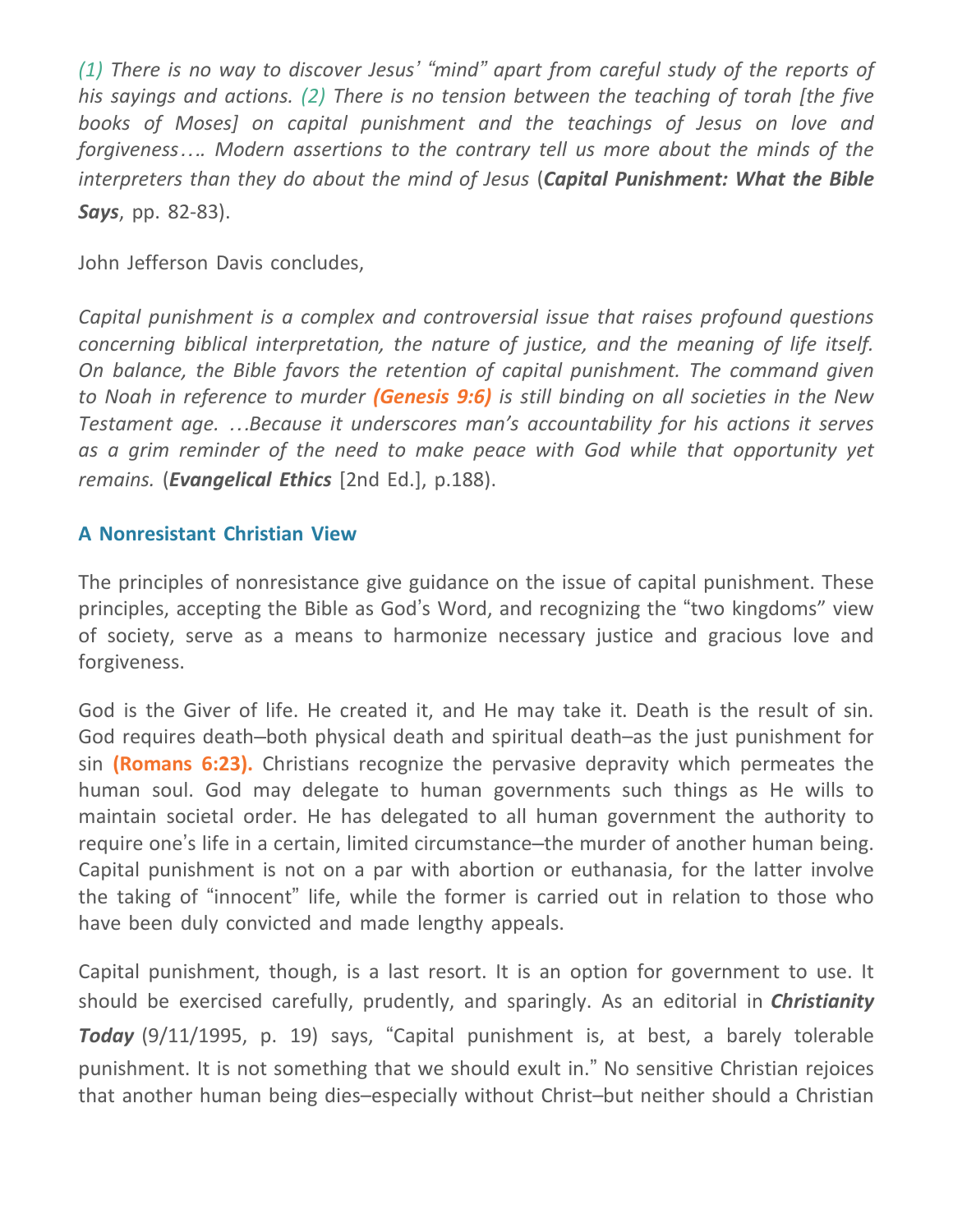bear unnecessary feelings of guilt when a convicted murderer receives the ultimate earthly penalty after due consideration of the extreme nature of the crime.

Human government is sanctioned to use force–deadly if necessary–to restrain evildoers overwhelmed by their depravity. Awful as it is, capital punishment is a definite acknowledgment of the terrible force needed to keep evil in check.

Christians recognize that we do not belong to this world **(John 18:36).** We are but sojourners and strangers on the way to a better country. Our home is not here. Jesus' attitude toward the state was one of "practical indifference." Christians live in two kingdoms–the Kingdom of God and the kingdom of this earth. We should be cautious about involving ourselves in human politics and human conflicts. The world's methods are not our methods **(2 Corinthians 10:3-4).** The church cannot expect an unregenerate person or society to live according to the Sermon on the Mount, for it is impossible to do so without the indwelling presence of the Holy Spirit.

Christians admit the right of rulers to restrain depravity through coercion **(Romans 13),** but we maintain that Christians are not to participate in the activities of our rulers which require force to be used **(Romans 12).** Believers are commanded to avoid war, law enforcement, and the infliction of capital punishment. But we will not deny to the state the right to wage war, enforce the laws, and to execute duly convicted murderers. We recognize that violence and war of all sorts will continue until Jesus returns. Christians will not outlaw war or capital punishment, for we cannot, by political action, change the evil hearts of human beings. It is beyond our realm as believers.

Our primary interest is that individuals trust Jesus Christ as their personal Saviour and Lord, not in changing society. The believer's time is eternally rewarded in ministering to those on death row, and telling them the Gospel, and calling for repentance and conversion. We all have such a short time on this earth, that it challenges us to make every moment count for eternal things. We are all under a divine death penalty, instituted by God at the sin of our first parents. Some of us will die sooner than others, but we are called to be prepared to meet our God **(Amos 4:12),** as we will die once and then face judgment **(Heb. 9:27).**

Gospel preaching, whether inside or outside of prisons, also has the preventive or proactive effect of reducing crime and lawlessness. Those who would truly desire most crime and capital punishment to end would better devote their time and resources to proclaiming the Gospel and discipling new believers, as this gets to the root of the problem–sin. Sixteenth century Geneva (under Calvin's preaching) and eighteenth century England (under the preaching of John Wesley and Charles Whitefield, and Robert Raikes)– are historical examples of the power of the Gospel applied directly to man's sin.